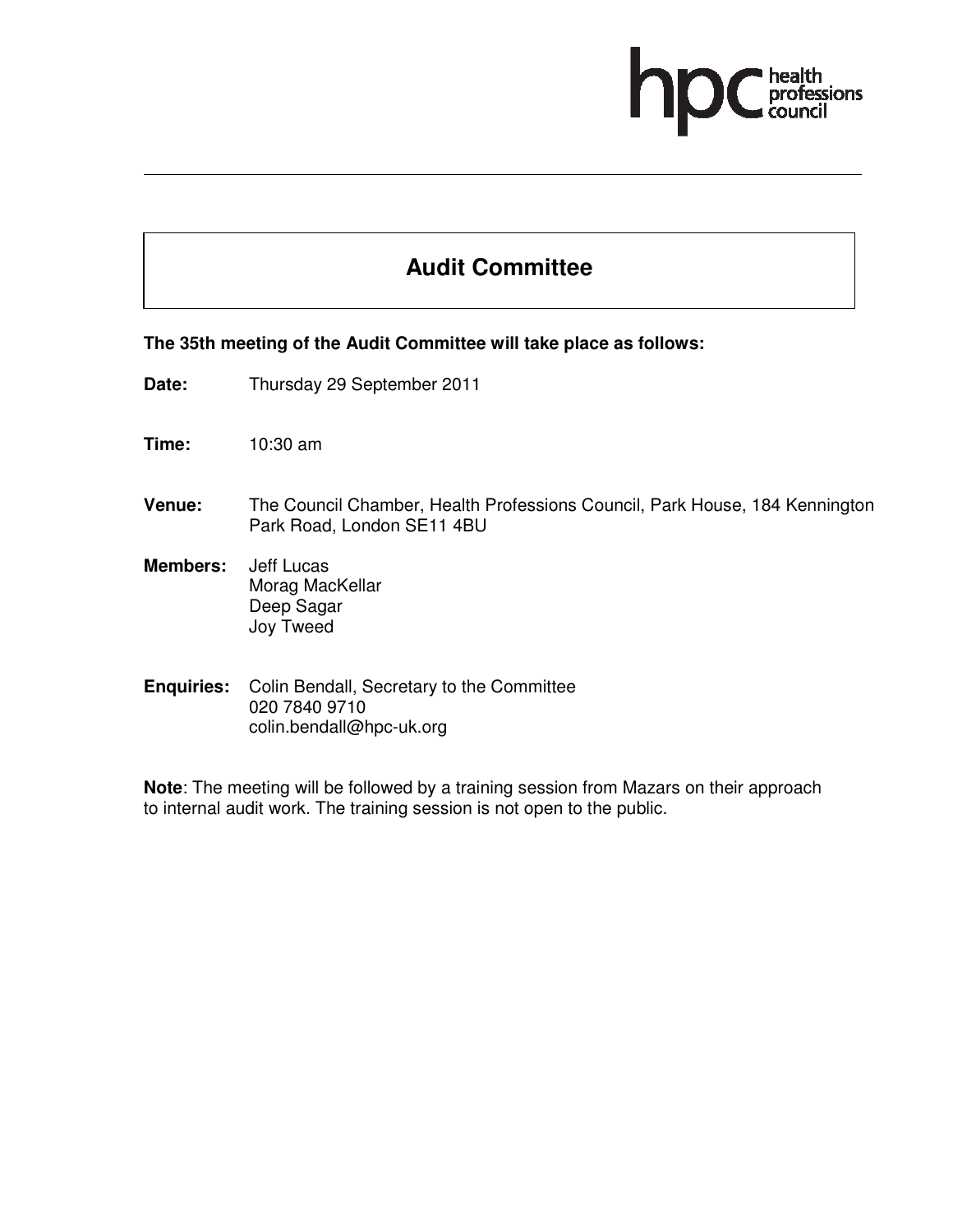# Part 1 – Public Agenda

| $\mathbf{1}$   | <b>Nomination of Committee chair</b><br>Colin Bendall – Secretary to the Committee                                     | enclosure 1<br>AUD 40/11        |
|----------------|------------------------------------------------------------------------------------------------------------------------|---------------------------------|
| $\overline{c}$ | <b>Apologies for absence</b>                                                                                           | verbal                          |
| 3              | <b>Approval of agenda</b>                                                                                              | verbal                          |
| 4              | <b>Declaration of members' interests</b>                                                                               | verbal                          |
| 5              | Minutes of the Audit Committee meeting of 8 September 2011<br>Colin Bendall - Secretary to the Committee               | enclosure 2<br>AUD 41/11        |
| 6              | <b>Matters arising</b><br>Colin Bendall – Secretary to the Committee                                                   | verbal                          |
| $\overline{7}$ | <b>Business Process Improvement report</b><br>Roy Dunn - Head of Business Process Improvement                          | enclosure 3<br>AUD 42/11        |
|                | Items for discussion/approval                                                                                          |                                 |
| 8              | <b>Internal audit report - Partners</b><br>Hayley Graham - Partner Manager                                             | enclosure 4<br>AUD 43/11        |
| 9              | Internal audit report - Payroll<br>Gary Butler - Director of Finance                                                   | enclosure 5<br><b>AUD 44/11</b> |
| 10             | Internal audit report - Information security/data protection review<br>Roy Dunn - Head of Business Process Improvement | enclosure 6<br>AUD 45/11        |
| 11             | Internal audit report - Review of previous recommendations<br>Colin Bendall - Secretary to the Committee               | enclosure 7<br>AUD 46/11        |
| 12             | Internal audit progress report<br>Colin Bendall - Secretary to the Committee                                           | enclosure 8<br>AUD 47/11        |
| 13             | Risk register and top ten risks<br>Roy Dunn - Head of Business Process Improvement                                     | enclosure 9<br>AUD 48/11        |
| 14             | Risks owned by the Director of Information Technology<br>Guy Gaskins - Director of Information Technology              | verbal                          |
| 15             | <b>Risks owned by the Director of Operations</b><br>Greg Ross-Sampson - Director of Operations                         | verbal                          |

| Date       | Ver.           | Dept/Cmte | Doc Type | Title                     | <b>Status</b> | Int. Aud. |
|------------|----------------|-----------|----------|---------------------------|---------------|-----------|
| 2011-06-29 | $\overline{a}$ | AD1       | AGD      | Audit Committee agenda 29 | Final         | Public    |
|            |                |           |          | September 2011            | DD: None      | RD: None  |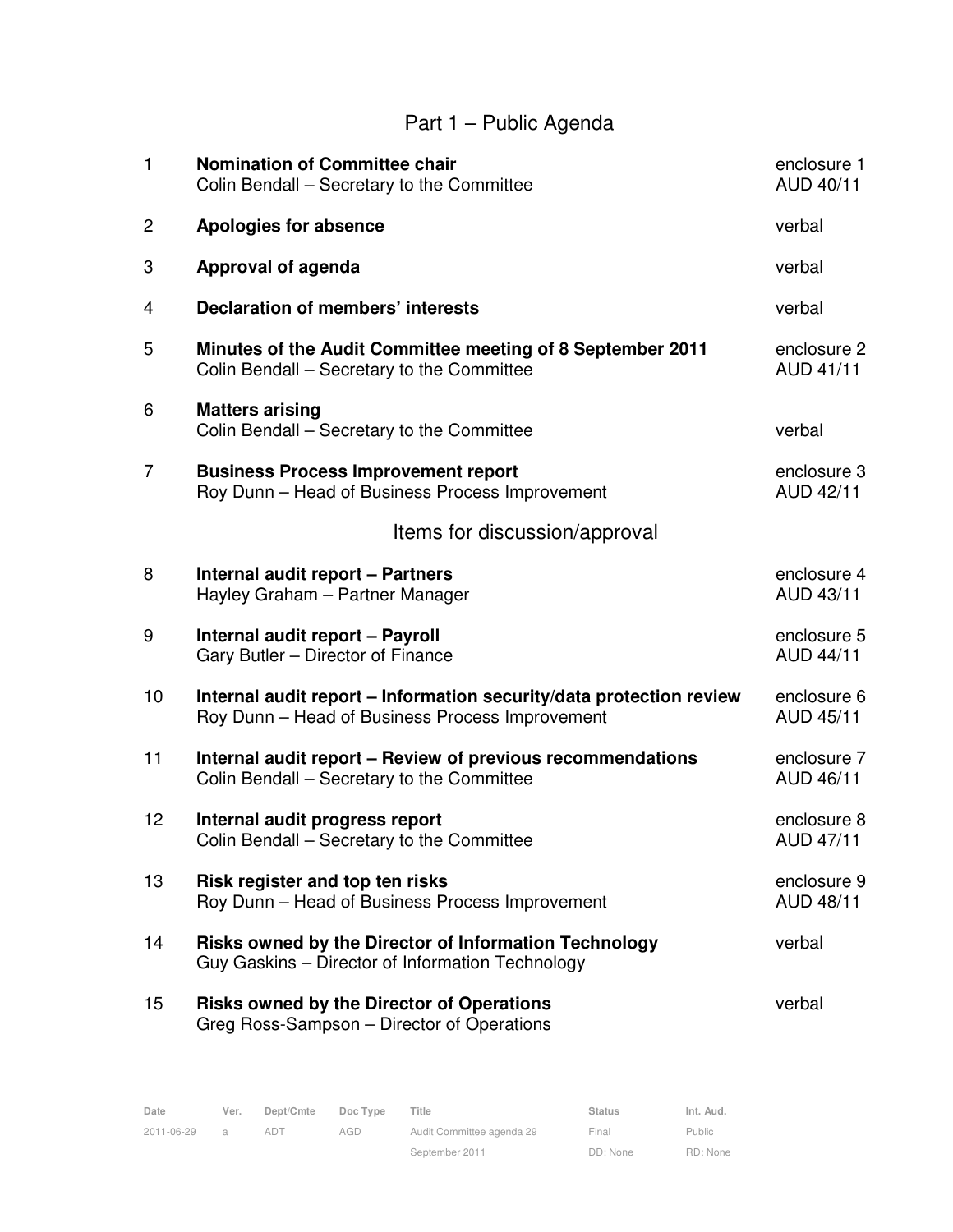| 16 | <b>Risks owned by the Head of Business Process Improvement</b><br>Roy Dunn - Head of Business Process Improvement                | verbal                    |
|----|----------------------------------------------------------------------------------------------------------------------------------|---------------------------|
| 17 | <b>Transfer of regulatory functions from General Social Care Council</b><br>to HPC<br>Colin Bendall – Secretary to the Committee | enclosure 10<br>AUD 49/11 |
| 18 | <b>Committee representative at Finance and Resources Committee</b><br>meetings<br>Colin Bendall – Secretary to the Committee     | enclosure 11<br>AUD 50/11 |
| 19 | Any other business<br>Previously notified and agreed by the Chair                                                                |                           |
| 20 | Date & time of next meeting:<br>9.45 am Thursday 6 October 2011 (additional meeting)                                             |                           |
|    | Subsequent meetings at 10.30 am:                                                                                                 |                           |

 Tuesday 13 March 2012 Thursday 21 June 2012 Thursday 27 September 2012 Wednesday 28 November 2012

### **Resolution**

The Committee is invited to adopt one or more of the following:

'The Committee hereby resolves that the remainder of the meeting shall be held in private, because the matters being discussed relate to one or more of the following;

- (1) information relating to a registrant, former registrant or applicant for registration;
- (2) information relating to an employee or officer holder, former employee or applicant for any post or office;
- (3) the terms of, or expenditure under, a tender or contract for the purchase or supply of goods or services or the acquisition or disposal of property;
- (4) negotiations or consultation concerning labour relations between the Council and its employees;
- (5) any issue relating to legal proceedings which are being contemplated or instituted by or against the Committee or the Council;
- (6) action being taken to prevent or detect crime or to prosecute offenders;
- (7) the source of information given to the Committee in confidence; or
- (8) any other matter which, in the opinion of the Chair, is confidential or the public disclosure of which would prejudice the effective discharge of the Committee's or Council's functions.'

| Date       | Ver. | Dept/Cmte | Doc Type | Title                     | <b>Status</b> | Int. Aud. |
|------------|------|-----------|----------|---------------------------|---------------|-----------|
| 2011-06-29 |      | ad i      | AGD      | Audit Committee agenda 29 | Final         | Public    |
|            |      |           |          | September 2011            | DD: None      | RD: None  |